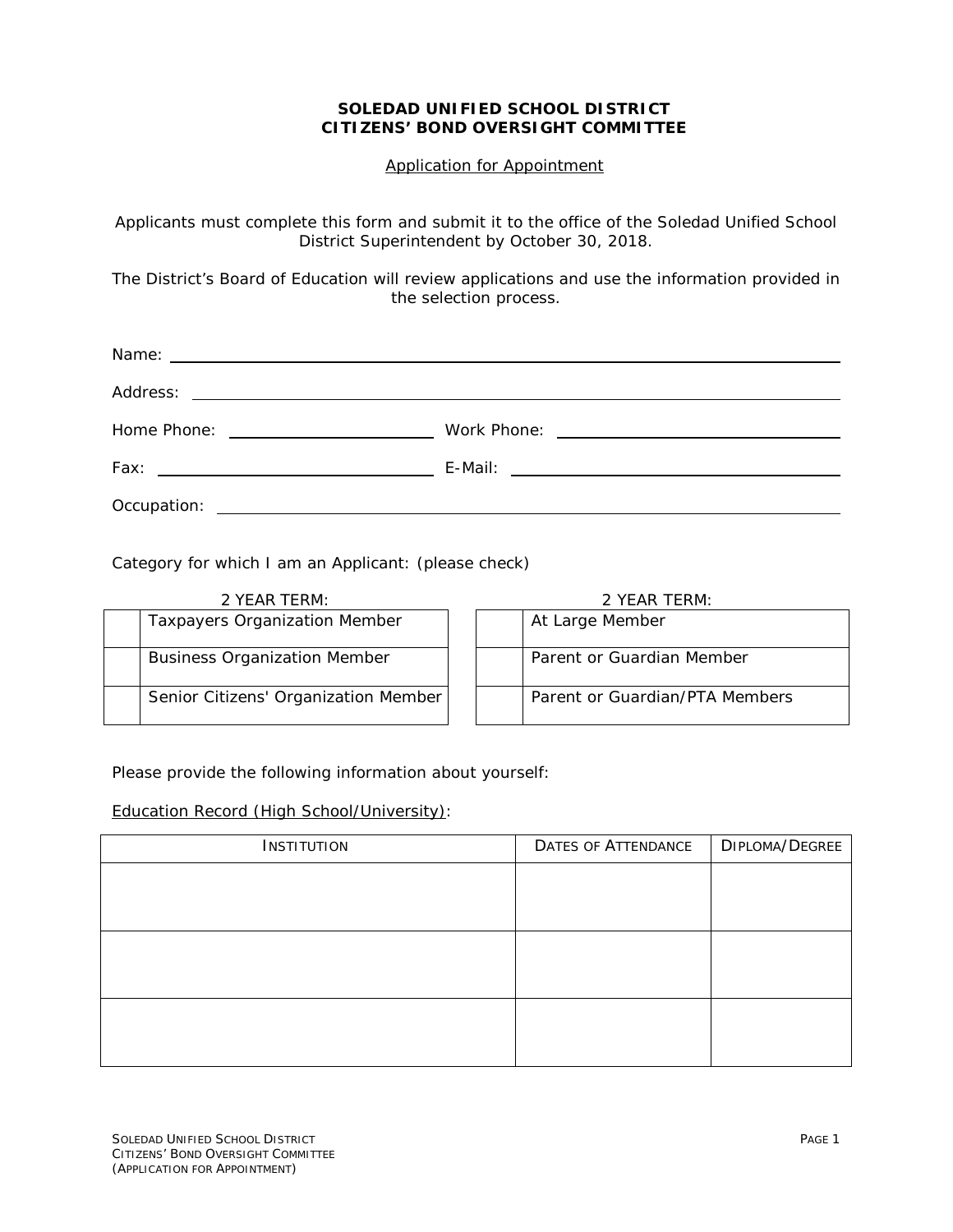## Employment History:

| POSITION | FIRM OR EMPLOYER | LOCATION | <b>DATES</b> |
|----------|------------------|----------|--------------|
|          |                  |          |              |
|          |                  |          |              |
|          |                  |          |              |
|          |                  |          |              |
|          |                  |          |              |
|          |                  |          |              |
|          |                  |          |              |
|          |                  |          |              |

## Educational, Charitable, and/or Civic Organizations:

| NAME OF ORGANIZATION | POSITION HELD | <b>DATES</b> |
|----------------------|---------------|--------------|
|                      |               |              |
|                      |               |              |
|                      |               |              |
|                      |               |              |
|                      |               |              |
|                      |               |              |

Personal References: (Please give three references other than relatives)

| <b>NAME</b> | ADDRESS | <b>TELEPHONE</b> |  |  |
|-------------|---------|------------------|--|--|
|             |         |                  |  |  |
|             |         |                  |  |  |
|             |         |                  |  |  |

Experience/Expertise: Please provide any background experience which would prove useful to you as a member of the Citizens' Bond Oversight Committee.